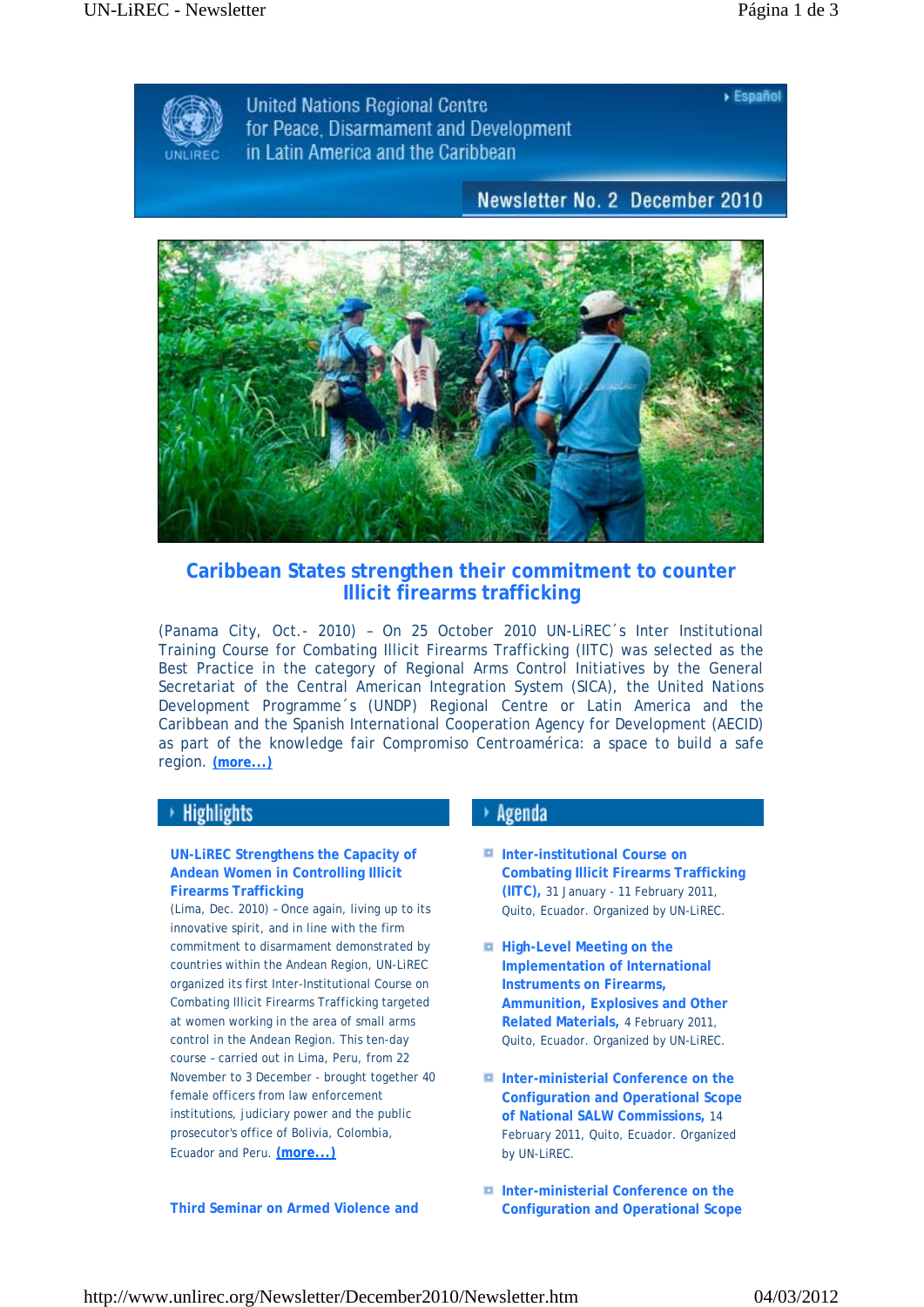## **Development: Strengthening the Community of Practice in Central America**

(La Antigua, Nov. 2010) – Ensuring the continuity of the commitments made by the Government of Spain and the United Nations to prevent and reduce armed violence, the Spanish Cooperation Training Centre in La Antigua, Guatemala, hosted the Third Seminar on Armed Violence and Development on 16-18 November. The event was co-organized by the Ministry of Foreign Affairs and Cooperation, the UN Regional Centre for Peace, Disarmament and Development in Latin America and the Caribbean (UN-LiREC), and the United Nations Development Programme (UNDP). **(more...)**

#### **UN-LiREC Participates in Preparatory Meeting for the Third Meeting Meeting of Ministers Responsible for Public Security in the Americas**

(Santiago de Chile, Nov. 2010) - The Organization of American States (OAS), together with the Government of Chile, hosted the meeting of experts in preparation for the Third Meeting of Ministers Responsible for Public Security in the Americas (MISPA III) to be held in November 2011 in Trinidad and Tobago. UN-LiREC and other public security experts from the region met in Santiago de Chile between on 18-19 November with the aim of strengthening cooperation between governments within the continent in the fight against crime, violence and insecurity. **(more...)**

#### **VIIth Seminar on the Implementation of the UN Programme of Action (2001) on Small Arms in Latin America**

(Cartagena of the Indies, Oct. 2010) – With the support of the UN Regional Centre for Peace, Disarmament and Development in Latin America and the Caribbean (UN-LiREC) and the Parliamentary Forum on Small Arms and Light Weapons, the Ministry of Foreign Affairs and Cooperation of Spain organized the VIIth Seminar on Small Arms and Light Weapons for Latin American States from 19-22 October at the Spanish Training Centre for Cooperation in Cartagena of the Indies, Colombia. **(more...)**

### **UN-LiREC supports the Implementation of UN Security Council Resolution 1540 (2004)**

(Lima, Nov.- 2010) – A facilitation event on the implementation of the United Nations Security Council Resolution 1540 (2004) took place in Lima, Peru, organized by the Government of the United States of America in cooperation with the 1540 Committee and UN Office for Disarmament affairs, the Government of Peru,

**of National SALW Commissions,** 18 February 2011, La Paz, Bolivia. Organized by UN-LiREC.

- $I$  Inter-institutional Course on **Combating Illicit Firearms Trafficking (IITC),** 21 February - 4 March 2011, Santa Cruz or Cochabamba, Bolivia. Organized by UN-LiREC.
- **Technical Workshop on the Fight Against Illicit Trafficking of Explosives,** 24 - 25 February 2011, Bogota, Colombia. Organized by UN-LiREC.
- **P Preparatory Committee for the United Nations Conference on the Arms Trade Treaty,** 28 February - 4 March, 2011, New York, USA. Organized by the United Nations.
- $I$  Inter-institutional Course on **Combating Illicit Firearms Trafficking (IITC),** 7 - 18 March 2011, Tumbes, Peru. Organized by UN-LiREC.
- $I$  Inter-institutional Course on **Combating Illicit Firearms Trafficking (IITC),** 7 - 18 March 2011, Pereira, Colombia. Organized by UN-LiREC.
- **Experts Workshop: Best Practices in Training Legal Officers in Combating Illicit Trafficking in Firearms, Explosives and Ammunition,** 21 - 22 March 2011, Lima, Peru. Organized by UN-LiREC.
- **Sub-regional Forum on the Status of Implementation of the the Andean Plan to Prevent, Combat and Eradicate the Illicit Trade in Small Arms and Light Weapons in All Its Aspects (Decision 552),** 24 - 25 March 2011, La Paz, Bolivia. Organized by UN-LiREC.